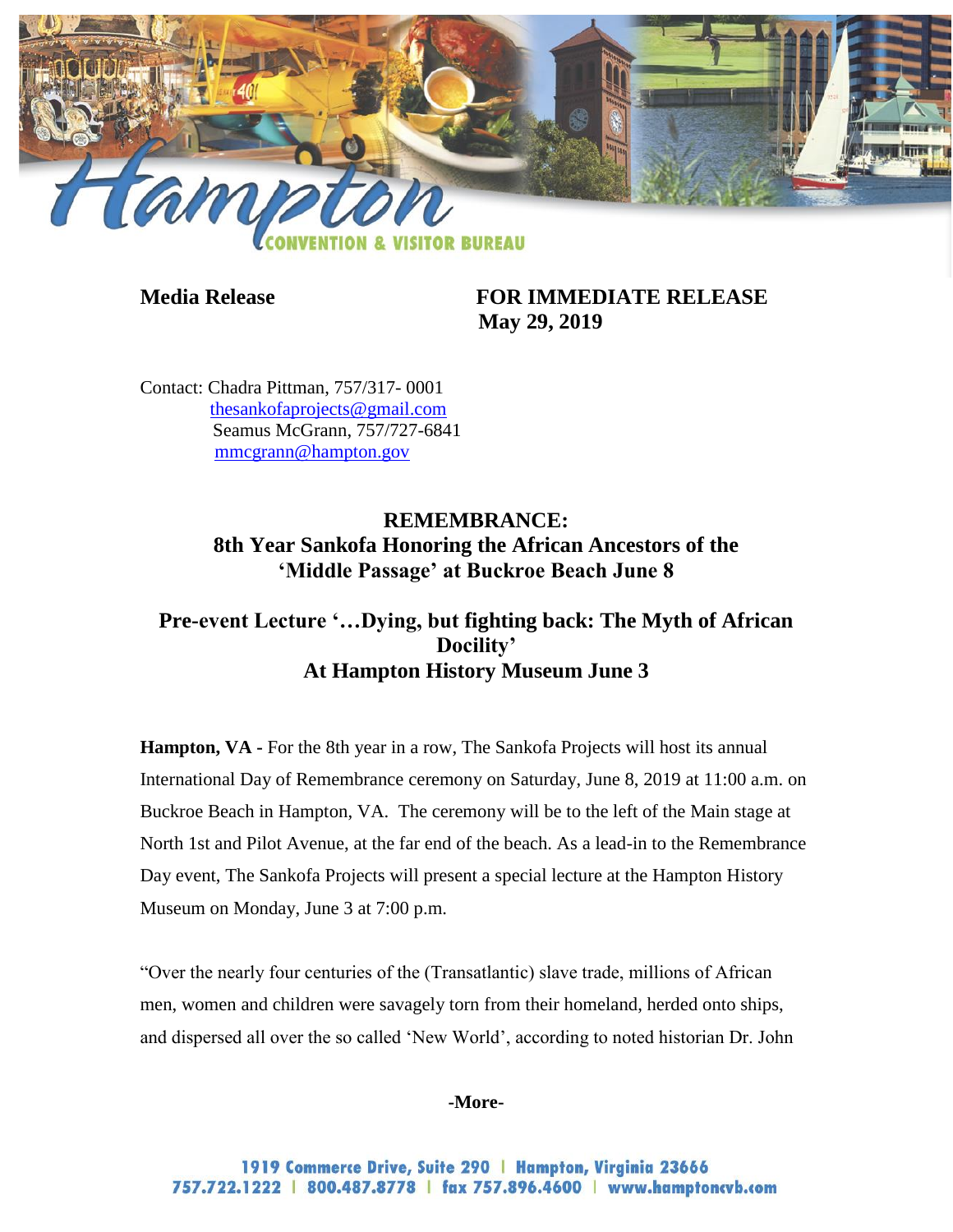Henrik Clarke. "Millions would walk on board the enslavement ships never to disembark those ships alive. Many jumped overboard resisting enslavement while others were cast overboard and left to drown in the Atlantic. These are the Africans whom the world FORGOT and whom we honor annually at Sankofa's Remembrance!" says Chadra Pittman, Founder & Executive Director of The Sankofa Projects.

Annually since 2012, through her organization and programs, Pittman has been telling their story; giving voice to this injustice and educating the public about the perilous journey of the Middle Passage which consumed the lives of so many during the Transatlantic Slave Trade. Following a tradition of Tributes to the Ancestors spearheaded by author and activist Toni Cade Bambara, Remembrance at Buckroe Beach was born.

"The Middle Passage is the untold chapter in the annals of slavery. Remembrance is a spiritual ceremony and a communal gathering which remembers the Africans the world forgot, is a celebration of their lives and is the funeral these Africans never received." says Pittman. "Hosting Remembrance in Hampton is historically significant to the narrative of enslavement," she adds. "We acknowledge the *beginning* of slavery in the United States at Point Comfort in 1619 and the catalyst for what would become the *end*  of slavery with the Contraband Decision in 1861 at Fort Monroe, now, through Remembrance, we acknowledge the horror of what happened in the Middle (Passage)."

The program of Remembrance will include a ceremonial walk around the *Tree of Remembrance,* educational presentations, traditional African dancing and drumming, community presentations, tributes dedicated to Native Americans/First Nations people, Bay Shore Beach and the innocent slain and Freedom Fighters who lost their lives in the global pursuit of justice. The Honorable Dr. Mary T. Christian will give the keynote.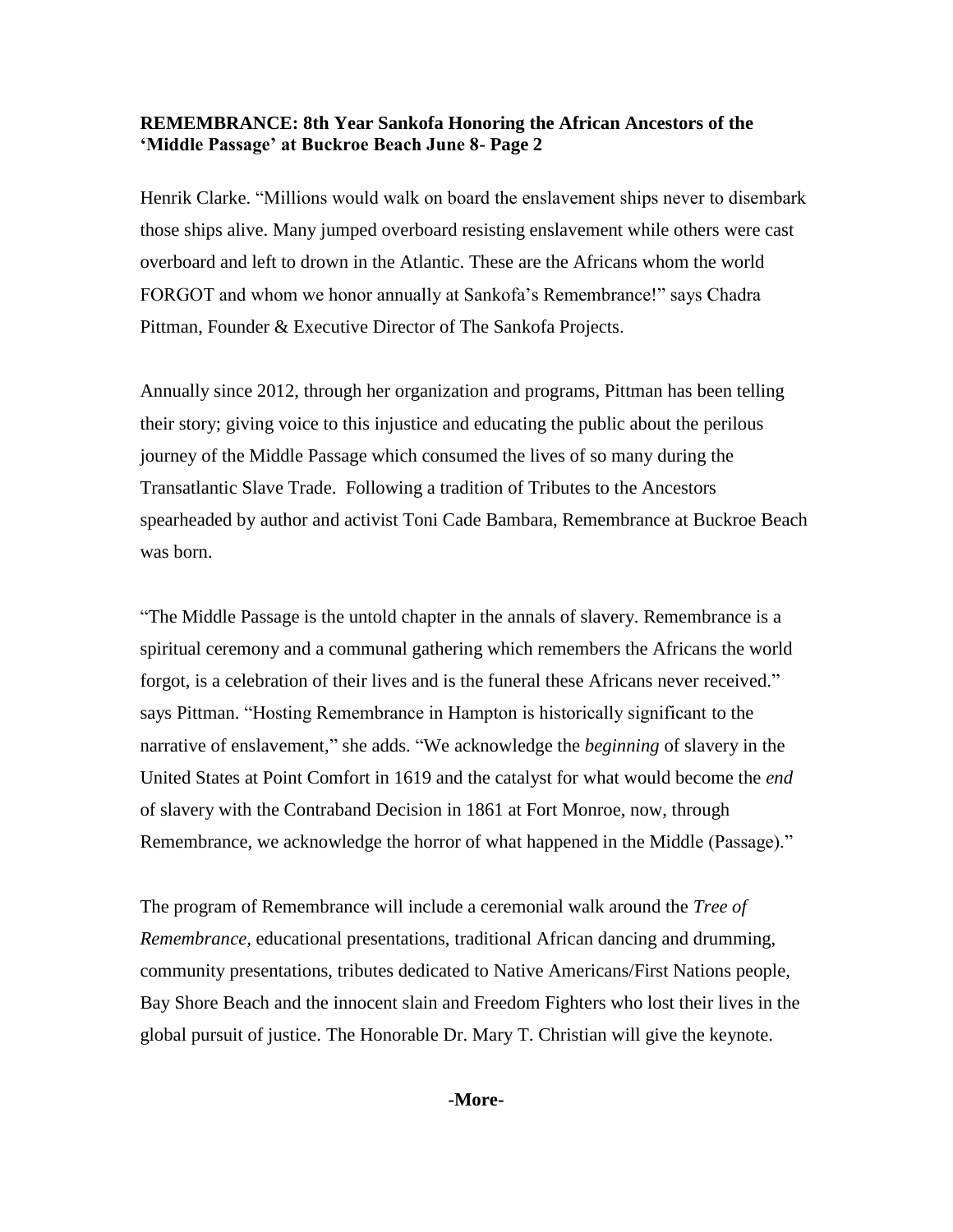Throughout the program, there will be theatrical presentations, poetry, meditation, and traditional African and African American spirituals. The program features a Kemetic Opening, a Drum Call to the Ancestors, musical and dance performances and a Communal Offering dedicated to the Ancestors.

At 12:00 noon an International Libation for Remembrance will be orchestrated by Baba Orimalade Ogunjimi of Ile Nago. Occurring simultaneously across the United States and internationally, Communal Libations will take place in the cities where Remembrance and Tributes to the Ancestors are held.

Event sponsors include the Hampton History Museum and the City of Hampton Parks, Recreation and Leisure Services. This event is free and open to the public. Attendees are asked to respect the sanctity of the sacred ceremony. Traditional African attire and/or white clothing is encouraged. Organizers suggest that attendees bring beach chairs and umbrellas to provide. Those wishing to participate in the Communal Offering to the Ancestors should bring fresh flowers.

# **PRE-REMEMBRANCE EVENT Port Hampton Lecture**

**"When the Cargo was Human and the Trade was Flesh: Agency & Resistance of the Africans the World Forgot Before and Beyond 1619" Hampton History Museum Monday, June 3, 7:00 p.m. – 8:00 p.m. Museum members free, non-members \$5**

In preparation for Remembrance Day 2019, join Chadra Pittman Walke, founder & executive director of The Sankofa Projects, for "When the Cargo was Human and the

### **-More-**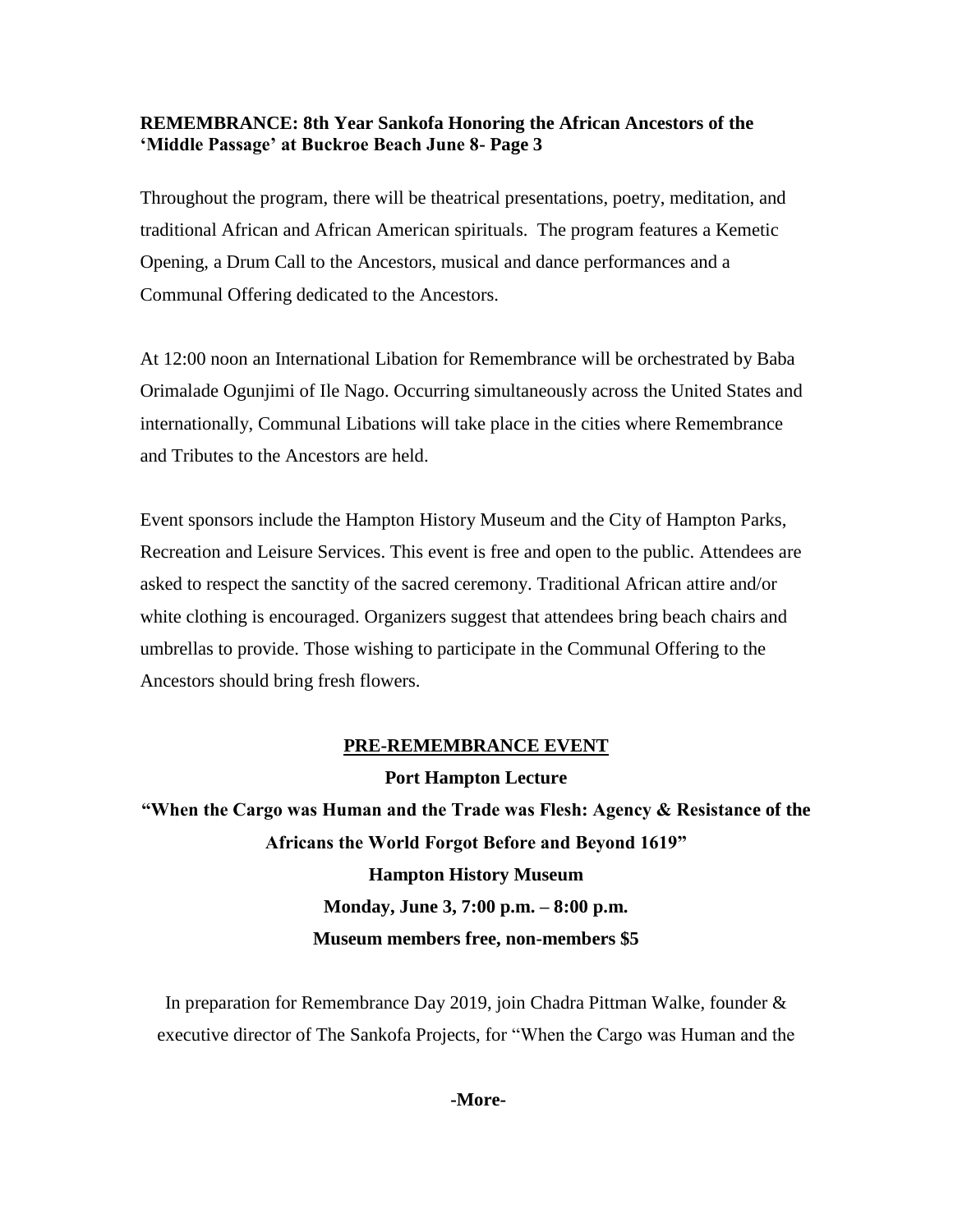Trade was Flesh: Agency & Resistance of the Africans the World Forgot Before and Beyond 1619"at the Hampton History Museum as part of their Port Hampton Lecture Series on Monday, June 3, 7:00 p.m. – 8:00 p.m.

In 2019, the world remembers the 400th year since the first 'human cargo' arrived at Port Comfort (now Fort Monroe) in Hampton, Virginia. Those '20 & odd' Africans disembarked the White Lion and the 'trade in flesh' officially began in British North America. However, before their arrival in 1619, there was a journey known as the Middle Passage, which forcibly transported millions of Africans throughout the world during the Transatlantic 'Slave' Trade. Whether dying on the shores or left to drown at sea, the Middle Passage tragically consumed the lives of millions. These are the Africans that the world forgot and for whom, Pittman works diligently for the world to remember.

For the past 8 years, through her lectures, publications, community programs & Sankofa's Annual International Day of Remembrance, Pittman gives voice to this missing chapter in history. Like the name of her organization 'Sankofa', Pittman will take attendees on a journey through time where she will "reach back to the past", draw correlations to present day injustices to create a future where we recognize our shared humanity. From Fort Elmina to Fort Monroe, the New York African Burial Ground to Bay Shore Beach & Resort, hear the voices of the cargo and learn about the International Movement of Remembrance.

Pittman has long contested that, "The history of slavery remains gravely incomplete if the horror of the African experience on the Middle Passage, the terror & torture imposed during the Transatlantic trade and lives of the millions of Africans who perished continues to be disregarded." Join Pittman as she gives voice to these neglected

**-More-**